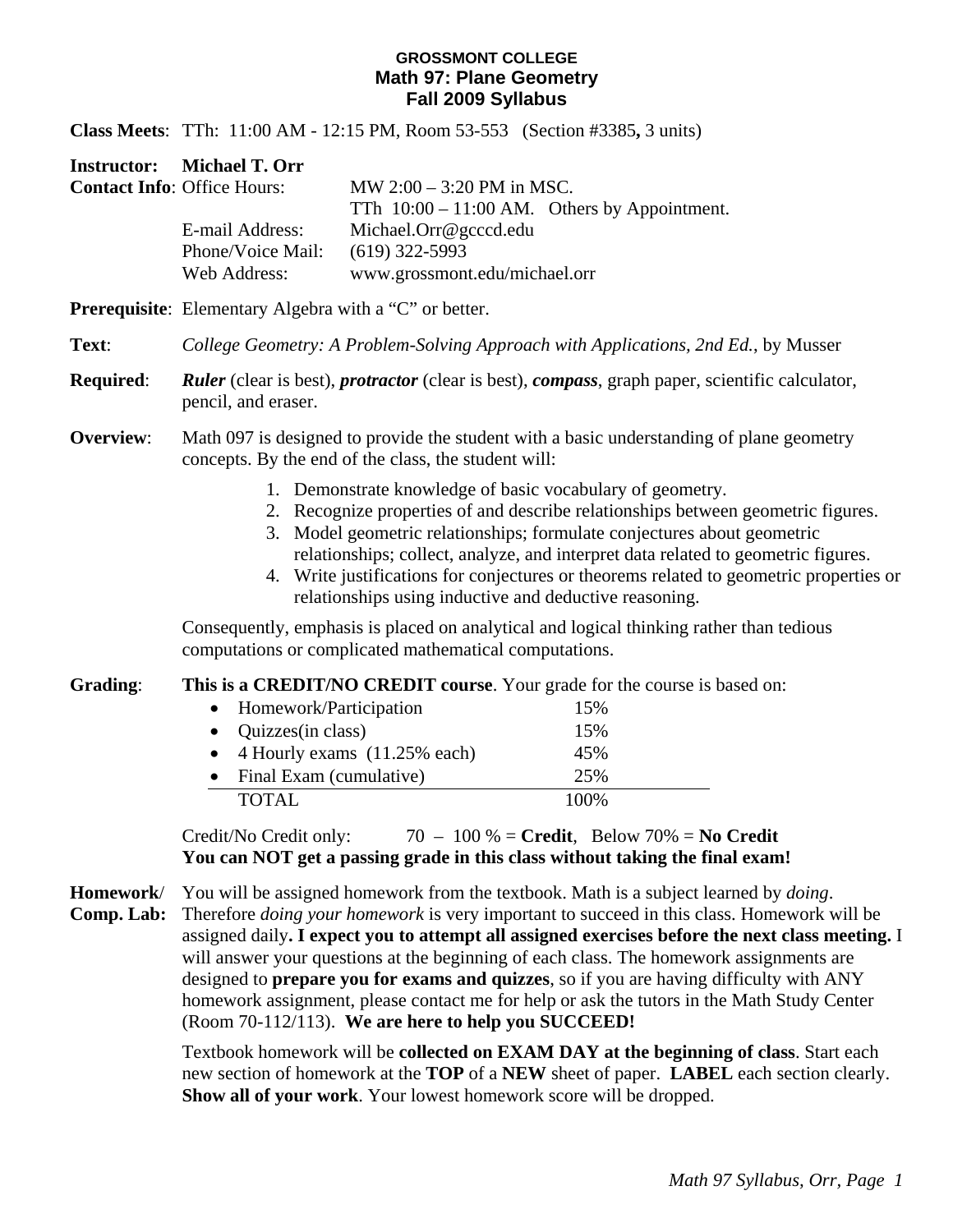- **Quizzes**: **Weekly quizzes will be given in this course.** Because of this, it is important that you come to class every day, and come to class prepared! **Make-up quizzes will NOT be given**. However, your lowest two quiz scores will be dropped.
- **Exams**: There will be 4 in-class exams and a cumulative Final Exam. **No exams will be dropped.** Exams will cover material from the homework, textbook and handouts, as well as material presented in class. *If you do not take an exam, you will receive a ZERO for it.*

**Late exams may ONLY be taken by PRIOR ARRANGEMENT or in the case of a DOCUMENTED emergency.**

Remember that it is **your responsibility** to contact me (by email, phone, mailbox, or in person) **immediately** if a conflict arises.

## **Final Exam**: The final is **MANDATORY** and **CUMULATIVE** and will be given **Tuesday, Dec 15th, 11:30 AM – 1:30 PM, Room 53-553** *DON'T MAKE TRAVEL PLANS THAT CONFLICT WITH THIS DATE !!!!!*

**Attendance**: Attendance is required at each class meeting. Bring your text and calculator to every class. **You can be dropped from the class for having more than 3 unexcused absences.** Late arrival and early departure from class may be counted as an absence. Please discuss any anticipated absences with me as soon as possible. In the event of an absence, you are responsible for all material covered in class, turning all assignments in **on time** and any schedule changes or class announcements

## **Supervised**/ Students requiring additional help or resources to achieve the stated learning objectives of **Tutoring:** the courses taken in a Mathematics course are referred to enroll in Math 198, Supervised Tutoring. The department will provide Add Codes.

 Students are referred to enroll in the following supervised tutoring courses if the service indicated will assist them in achieving or reinforcing the learning objectives of this course:

- IDS 198, Supervised Tutoring to receive tutoring in general computer applications in the Tech Mall;
- English 198W, Supervised Tutoring for assistance in the English Writing Center (70- 119); and/or
- IDS 198T, Supervised Tutoring to receive one-on-one tutoring in academic subjects in the Tutoring Center (70-229, 644-7387).

To add any of these courses, students may obtain Add Codes at the Information/Registration Desk in the Tech Mall.

All Supervised Tutoring courses are non-credit/non-fee. However, when a student registers for a supervised tutoring course, and has no other classes, the student will be charged the usual health fee.

## **Student Learning Outcomes:**

- A student will use geometric vocabulary and mathematical notation to describe geometric objects and sketch figures with given characteristics.
- A student will be able use mathematical logic; using inductive reasoning to formulate reasonable conjectures and using deductive reasoning for justification, formally or informally.
- A student will use geometric properties of figures in two or three dimensions to find related quantities.
- A student will develop and evaluate conjectures about geometric objects and the relationships between them.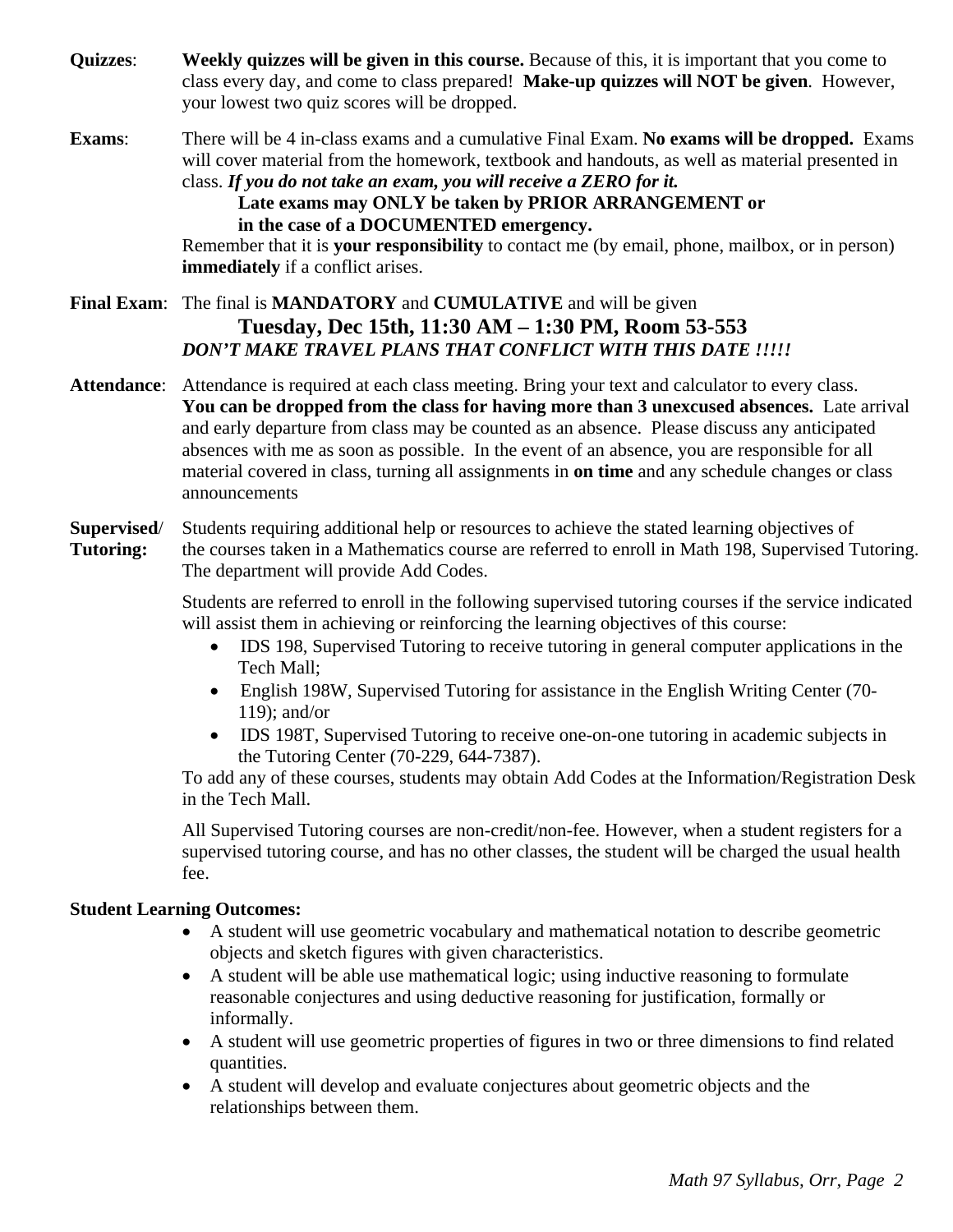- A student will translate written language into mathematical statements, interpreting information by sketching relevant diagrams and by applying algebraic techniques to solve geometric problems.
- **Classroom** You are expected to be courteous to each other and to the instructor. You will be asked to **Conduct:** leave the class for display of behavior the instructor deems as disruptive to the class environment. Please see the Grossmont College Catalog for a full statement of the Student Code of Conduct. **In class, please turn off all cell phones, pagers and other distracting electronic devices.**
- **Academic** Cheating and plagiarism (using one's own ideas, writings or materials of someone else without **Integrity:** acknowledgement or permission) can result in any one of a variety of sanctions. Such penalties may range from an adjusted grade on the particular exam, paper, project, or assignment (all of which may lead to a failing grade in the course) to, under certain conditions, suspension or expulsion from a class, program or the college. For further clarification and information on these issues, please consult with your instructor or contact the office of the Assistant Dean of Student Affairs.
- **Students w/** Students with disabilities who may need accommodations in this class are encouraged to notify **Disabilities:** me and contact Disabled Student Programs and Services (DSPS) during **the first two weeks of class**. Students may contact DSPS in person (Room 110) or by phone (619) 644-7112 or (619) 644- 7119 (TTY for deaf).
- **Expectations:** Enrolling in a course represents a commitment to attend class and to participate fully in the learning process. I expect students to come to every class **on time**, prepared for that day's lecture. I expect students to be attentive during lectures, to take notes, and to remain seated until class is over. I expect students with questions about the material to ask them before, during and after class. I expect students to put in the effort required to succeed in this course!
- **Disruptions:** Your demeanor should support and respect the environment of learning inside the classroom. Movement and chitchat in the classroom disrupts your classmates and the instructor. This includes leaving class, coming in late, passing notes and chatting with the person next to you about non-math related topics. Because of the size of this class it is very important that all students be respectful of those trying to learn. Again, I encourage you to ask questions in class. If you don't feel comfortable asking the instructor, you can quietly ask your neighbor. Just know that if you have a question related to the class, someone else is certain to be wondering the same thing; So please ask! Talk on your phone and attend to your personal needs before or after *but not during* class. When you enter the classroom, turn off cell phones, pagers, and all other communication devices. In times of family crisis, you may set your cell phone on vibrate. If you must arrive late or leave early, take the first seat near the door.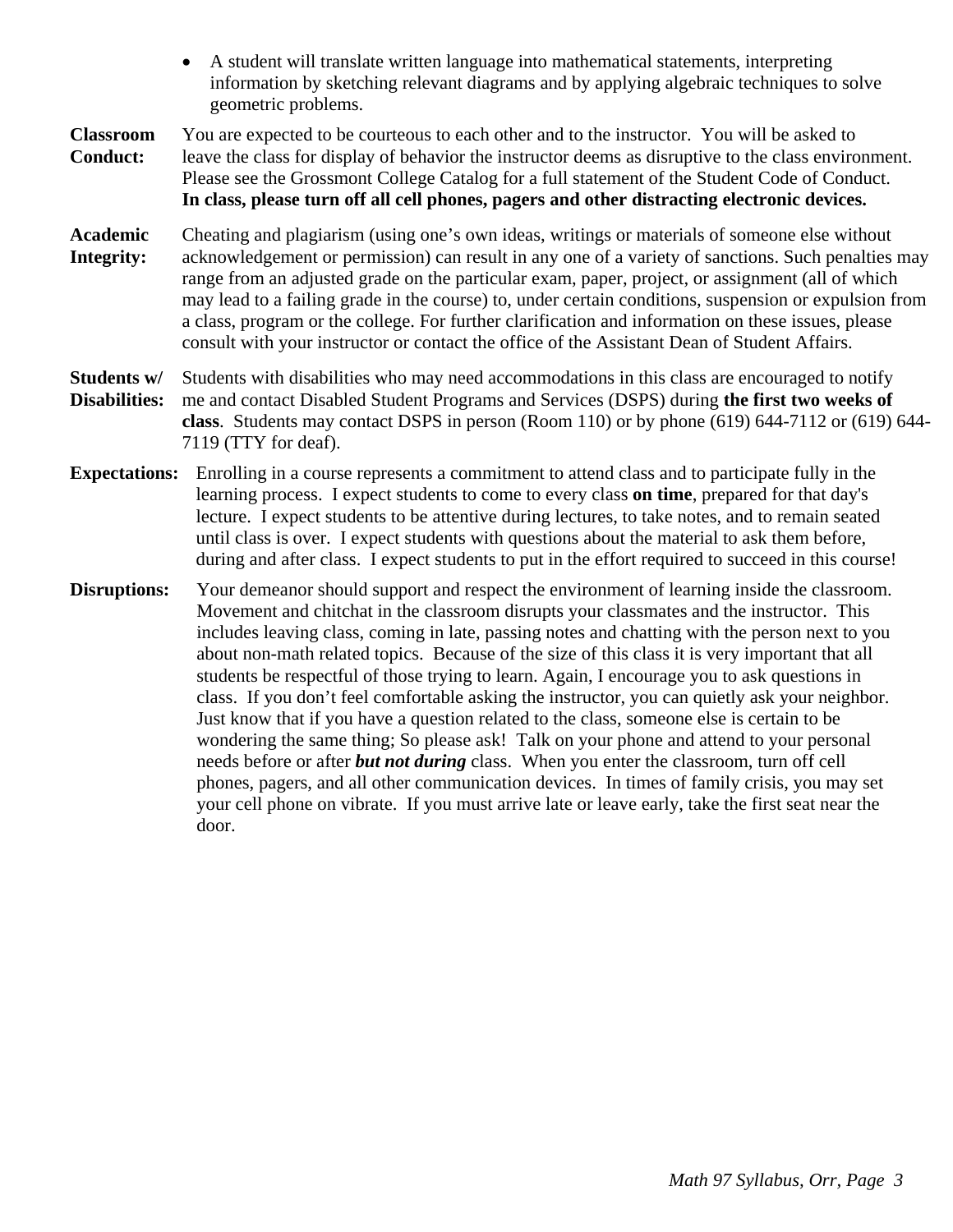#### **TIPS FOR SUCCESS:**

- 1. Get to class on time, every day.
- 2. Listen attentively to the lectures and take careful notes.
- 3. Asks questions in class when you don't understand.
- 4. Do the homework! Attempt ALL OF IT!
- 5. Make a math friend in class. Work in pairs or organize your own study group.
- 6. Get FREE tutoring the Math Study Center is in Rooms 70-112.

| Hours: | $Monday - Thursday$      | $8:00am - 7:00 pm$ |
|--------|--------------------------|--------------------|
|        | Friday, Saturday, Sunday | Closed             |

- 7. Feel free to come to me with questions about concepts or problems you don't understand.
- 8. Keep a positive attitude!

### **Important Dates:**

| September 4:       | Last day to drop without a "W" (and for refund) |
|--------------------|-------------------------------------------------|
| September 7:       | Holiday (Labor Day)                             |
| November $13-14$ : | Holiday (Veterans' Day)                         |
| November 12:       | Last day to drop classes with a "W"             |
| November 26-29:    | Holiday (Thanksgiving)                          |
| December 15:       | Final Exam @ 11:30 AM - 1:30 PM, Room 53-553    |

*This course adheres to the policies outlined in the Grossmont College Catalog. See the Academic Policies stated in the catalog.*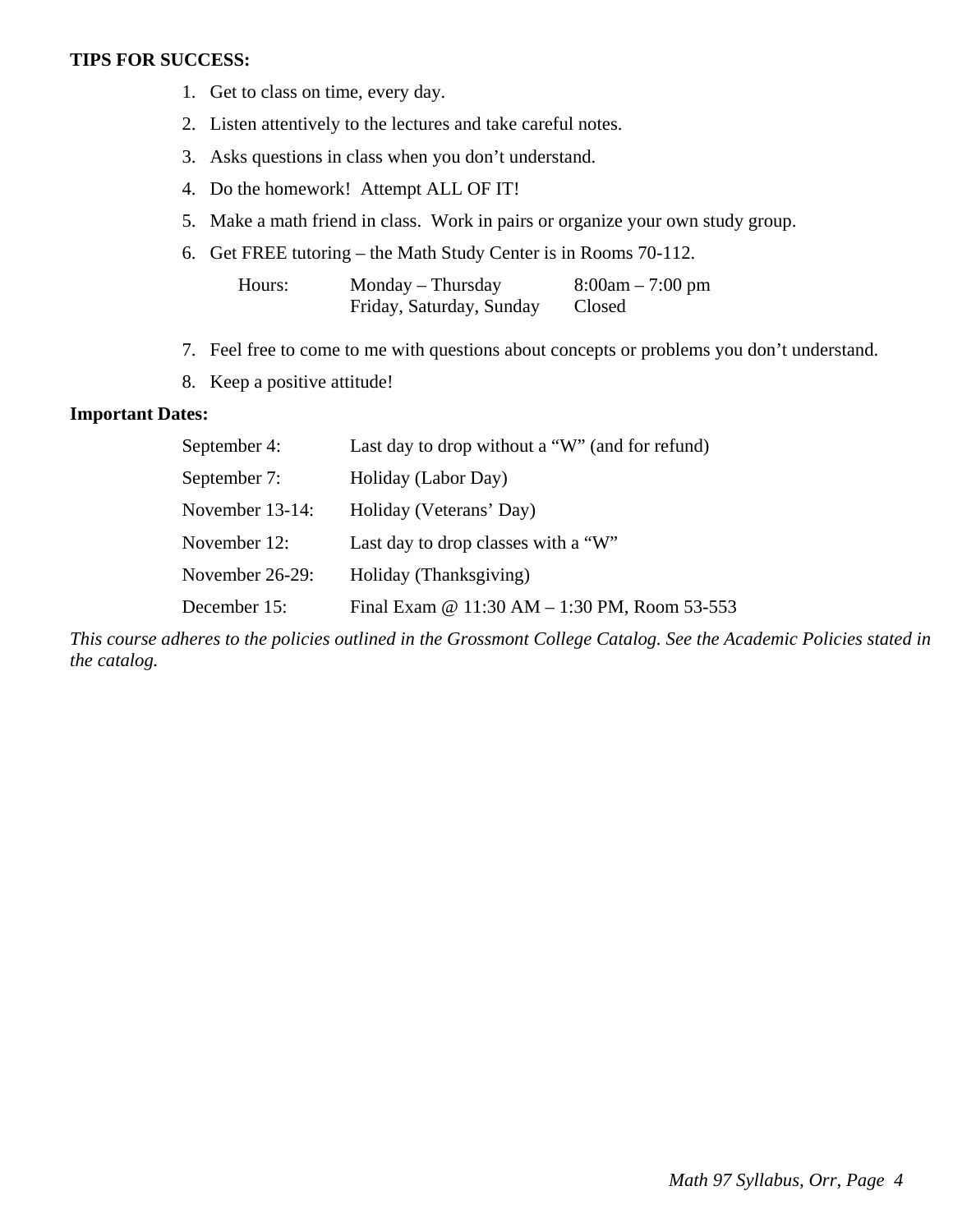## **INSTRUCTOR: M. T. Orr Math 97 Tentative Schedule**

# **Fall 2009**

| Week            | <b>Monday</b> | <b>Tuesday</b>  | Wednesday | <b>Thursday</b>               | Friday             |
|-----------------|---------------|-----------------|-----------|-------------------------------|--------------------|
| Week 1          |               | Intro, 1.1, 1.2 |           | 2.1, 2.2                      |                    |
| $8/24 - 8/28$   |               |                 |           |                               |                    |
| Week 2          |               | 2.2, 2.3        |           | 2.3, 2.4                      | <b>Last Day to</b> |
| $8/31 - 9/4$    |               |                 |           |                               | Drop w/out         |
|                 |               |                 |           |                               | W                  |
| Week 3          | Holiday       | 2.5, 3.1        |           | 3.1, 3.2                      |                    |
| $9/7 - 9/11$    |               |                 |           |                               |                    |
| Week 4          |               | 3.3, 3.4        |           | 3.4, 3.5, Review              |                    |
| $9/14 - 9/18$   |               |                 |           |                               |                    |
| Week 5          |               | Exam $#1$       |           | 4.1, 4.2                      |                    |
| $9/21 - 9/25$   |               | $Ch1-3$         |           |                               |                    |
| Week 6          |               | 4.2, 4.3        |           | 4.4, 5.1                      |                    |
| $9/28 - 10/2$   |               |                 |           |                               |                    |
| Week 7          |               | 5.1, 5.2        |           | 5.3, 5.4                      |                    |
| $10/5 - 10/9$   |               |                 |           |                               |                    |
| Week 8          |               | 5.4, 5.5        |           | Review                        |                    |
| $10/12 - 10/16$ |               |                 |           |                               |                    |
| Week 9          |               | Exam $#2$       |           | 6.1, 6.2                      |                    |
| $10/19 - 10/23$ |               | $Ch$ 4-5        |           |                               |                    |
| Week 10         |               | 6.2, 6.3        |           | 6.4, 6.5                      |                    |
| $10/26 - 10/30$ |               |                 |           |                               |                    |
| Week 11         |               | 6.5, 7.1        |           | 7.2, 7.3                      |                    |
| $11/2 - 11/6$   |               |                 |           |                               |                    |
| Week 12         |               | 7.3, 7.4        |           | Review                        | Holiday            |
| $11/9 - 11/13$  |               |                 |           | Last Day to                   | Veterans'          |
|                 |               |                 |           | <b>Drop</b>                   | Day                |
| Week 13         |               | Exam $#3$       |           | 81., 8.2                      |                    |
| $11/16 - 11/20$ |               | $Ch 6-7$        |           |                               |                    |
| Week 14         |               | 8.2, 9.1        |           | <b>Holiday - Thanksgiving</b> |                    |
| $11/23 - 11/27$ |               |                 |           |                               |                    |
| Week 15         |               | 9.2, 9.3        |           | 9.3, Review                   |                    |
| $11/30 - 12/4$  |               |                 |           |                               |                    |
| Week 16         |               | Exam #4         |           | <b>Review for Final</b>       |                    |
| $12/7 - 12/11$  |               | $Ch 8-9$        |           |                               |                    |
| Week 17         |               | <b>FINAL</b>    |           |                               |                    |
| $12/14 - 12/18$ |               | <b>EXAM</b>     |           |                               |                    |
|                 |               | $11:30$ AM $-$  |           |                               |                    |
|                 |               | 1:30 PM         |           |                               |                    |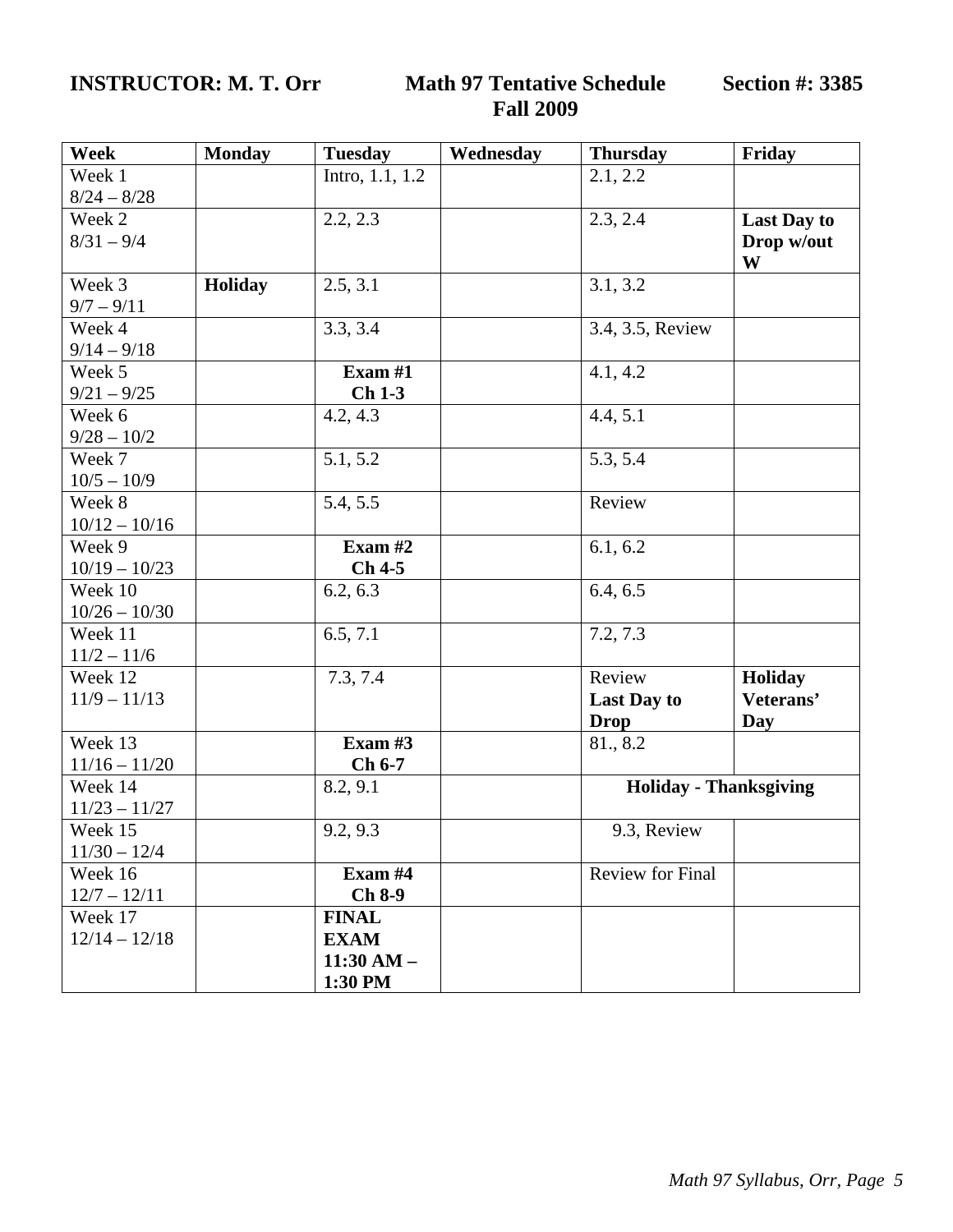## **Math 097 Fall 2009**

## **Homework Assignments**

| --- 0<br>Section | -0-<br>Page number | Problems                                                                                     |
|------------------|--------------------|----------------------------------------------------------------------------------------------|
| 1.1              | 10                 | 23, 25, 27, 39, 43                                                                           |
| 1.2              | 24                 | 3, 7, 11, 13, 15, 21, 39                                                                     |
| 2.1              | 46                 | 1, 3, 5, 7, 9, 11, 13, 15, 19, 23, 25, 27, 29, 35, 37                                        |
| 2.2              | 58                 | 1, 3, 7, 11, 13, 17, 21, 27, 29                                                              |
| 2.3              | 71                 | 5, 7, 9, 11, 13, 15, 17, 19, 27, 29                                                          |
| 2.4              | 80                 | 1, 7, 9, 11, 13, 23, 25, 29                                                                  |
| 2.5              | 91                 | 1, 3, 5, 7, 9, 11, 13, 15, 17, 19, 21, 23, 25, 27                                            |
| 3.1              | 114                | 1, 3, 7, 9, 11, 13, 15, 17, 19, 25, 27, 29, 31, 33, 49                                       |
| 3.2              | 127                | 1, 3, 5, 7, 9, 11, 13, 15, 17, 21, 23, 25, 29, 33, 39, 41                                    |
| 3.3              | 141                | 1-5 all, 7, 9, 13, 15, 17, 19, 21, 23, 27, 31, 33, 37, 45, 49                                |
| 3.4              | 153                | 1, 3, 5, 7, 9, 15, 17, 19, 21, 27, 29, 33, 35, 37, 39, 41                                    |
| 3.5              | 167                | 3, 5, 7, 9, 13, 15, 17, 19, 23, 29, 31, 35, 37, 47, 49                                       |
|                  |                    | 1, 3, 5, 7, 9, 11, 13, 15, 17, 19, 21, 23, 25, 27, 29, 33, 35, 37, 39,                       |
| 4.1              | 192                | 41, 43, 45, 49                                                                               |
| 4.2              | 202                | 1, 3, 5, 7, 9, 11, 13, 15, 17, 19, 21-32, 33, 35, 37, 41                                     |
| 4.3              | 214                | 1, 3, 5, 7, 9, 11, 13, 17, 19                                                                |
| 4.4              | 225                | 1, 3, 5, 7, 9, 11, 13, 15, 17, 19, 21, 23, 25, 27, 29                                        |
| 5.1              | 247                | 1-10, 11, 13, 15, 17, 19, 21, 23, 25, 27, 29, 31, 41                                         |
| 5.2              | 255                | 1, 3, 5, 7, 9, 11, 13, 15, 19, 21, 23, 25                                                    |
| 5.3              | 266                | 1, 3, 5, 7, 9, 11, 13, 15, 17, 19, 21, 23, 25, 27, 29, 31, 33, 35                            |
| 5.4              | 276                | 1, 3, 5, 7, 9, 11, 13, 15, 17, 19, 21, 23, 25, 27, 29, 31, 33, 35, 37,<br>47                 |
| 5.5              | 284                | 1, 3, 5, 7, 13, 21, 35                                                                       |
| 6.1              | 303                | 1, 3, 5, 7, 9, 11, 17, 19, 21, 23, 39, 45, 47                                                |
| 6.2              | 314                | 1, 3, 5, 7, 9, 11, 13, 17, 19, 31, 37                                                        |
| 6.3              | 324                | 1, 3, 5, 7, 9, 11, 13, 15, 17, 21, 25, 31                                                    |
| 6.4              | 337                | 1, 3, 5, 7, 9, 11, 13, 15, 17, 19, 21, 23, 25, 27, 33, 35, 37, 39, 41,<br>43, 45, 59, 63, 67 |
| 6.5              | 347                | 1, 3, 5, 7, 9, 11, 13, 15, 17, 19, 21, 23, 25, 27, 29, 31, 33, 35, 43,  <br>45               |
| 7.1              | 369                | (TO BE DETERMINED)                                                                           |
| 7.2              | 378                |                                                                                              |
| 7.3              | 392                |                                                                                              |
| 7.4              | 405                |                                                                                              |
| 8.1              | 429                |                                                                                              |
| 8.2              | 443                |                                                                                              |
| 9.1              | 489                |                                                                                              |
| 9.2              | 505                |                                                                                              |
| 9.3              | 513                |                                                                                              |

The following homework assignments are subject to change.